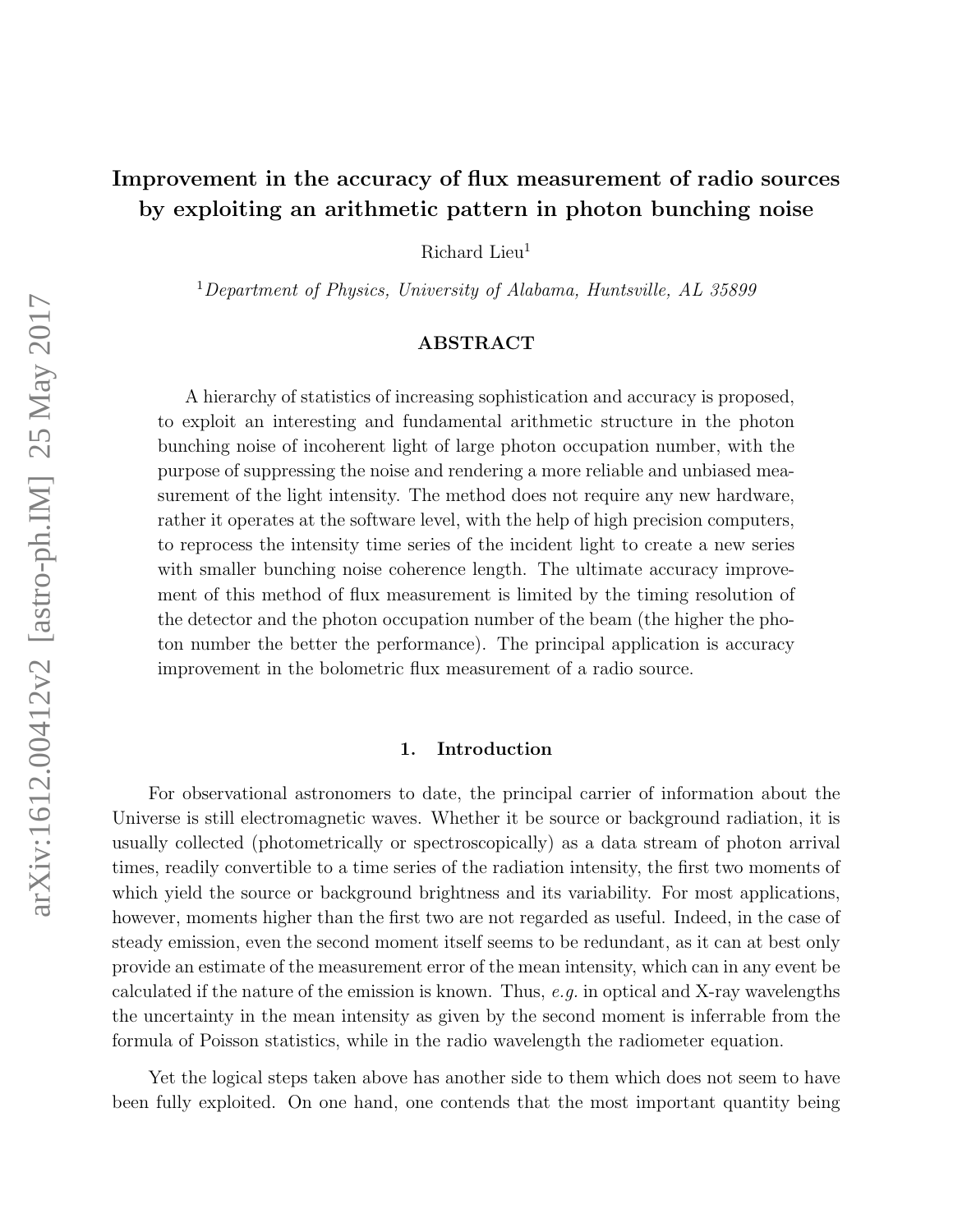measured, the mean intensity of the arriving light, is strictly speaking the mean value taken over the finite time domain of an observation, *viz.* it is a *sample average* which even in the case of steady emission cannot be a more accurate representation of the true ensemble intensity unless the time series is replaced by one of longer duration, acquired by another observation involving more exposure time. On the other hand, when estimating the ensemble uncertainty in the mean without involving the sample value of the next moment, one has tacitly accepted as axiomatic that the underlying emission is steady, and the pre-existence of this information affords one a prior model of the radiation, viz. that of stationary chaotic light. In this case, it is the purpose of our paper to demonstrate, at least in the context of radio observations, that one could go a lot further by pursuing the argument in the opposite direction: the ensemble mean intensity can likewise be estimated from an exposure limited time series, in a manner more accurately than the sample mean alone, provided the process of inference involves the sample values of the higher moments.

The crucial point is that although for given statistical model the ensemble value of all the moments are computable from formulae pertaining to the model, the sample values can deviate independently of each other from their respective ensemble ones, as otherwise knowledge of a subset of the sample moments would be sufficient to enable one to deduce the entire time series, which is usually not the case. Thus there is useful additional information in the higher moments; provided they are assimilated with the help of a *prior* model, it is possible to estimate the mean intensity of the source or background with much improved accuracy than conventional methods, at least in principle.

Unlike laser light, steady emissions of natural light from the sky is usually characterized by two basic properties: stationarity and incoherence (chaos). The former means the time series of the light intensity exhibits no preferred instance of time, while the latter (interpreted in the sense of temporal coherence) means the same time series is the modulus square of many Fourier modes with different frequencies and random uncorrelated phases. These basic properties are responsible for the existence of phase noise, also commonly referred to as photon bunching noise, *viz.* the intensity varies as  $\delta I/I \approx 1$  on timescales  $\tau \approx 1/\Delta \omega$ , known as the coherence time, where  $\Delta\omega \ll \omega_0$  is the frequency bandwidth of the light, which is either the intrinsic spectral width of the emitter or the filter response width of the instrument in the case of a broad band source. Moreover, there is in general no intensity correlation among these segments of length  $\tau$ . Owing to the particle aspect of light, there is another source of noise in addition to photon bunching, *viz.* shot noise or Poisson noise, which depicts the random arrival times of individual unresolvable pulses. This noise is genuinely memoryless down to all scales however short, i.e. the time tag of one photon does not reflect at all how early or late the previous and next photon will arrive. For reviews of these two fundamental noise sources in natural chaotic light sources, see [Boyd](#page-14-0) [\(1982\)](#page-14-0); [Loudon](#page-14-1) [\(2000\)](#page-14-1);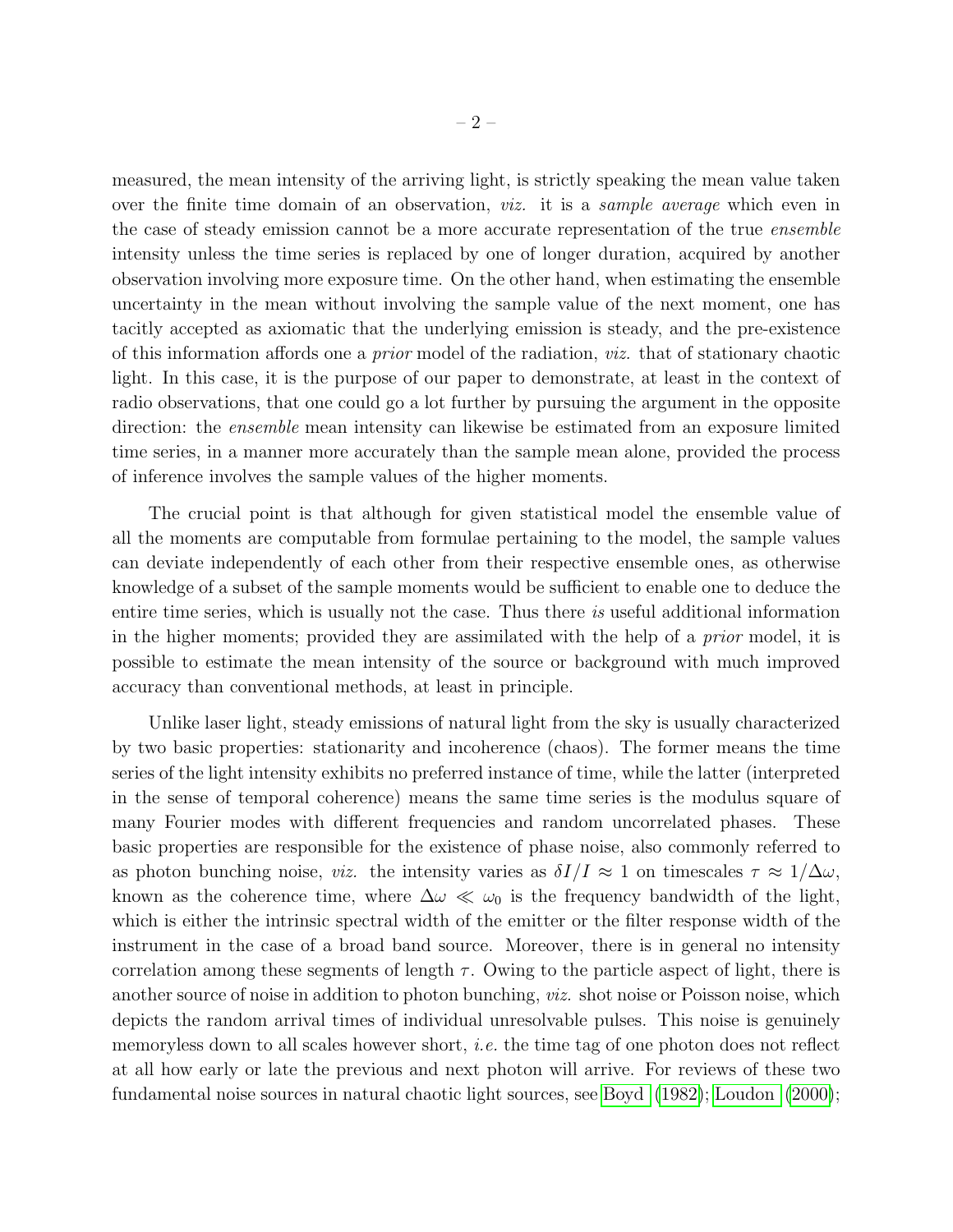[Zmuidzinas](#page-14-2) [\(2003\)](#page-14-2).

The relative importance of bunching noise and shot noise in astronomical sources is usually determined by the average number  $n_0$  of photons collected by the telescope in the timescale of  $\tau$ . If  $n_0 \gg 1$ , as in radio telescopes, bunching noise overwhelms shot noise, and the latter is insignificant. For an observing time  $\Delta t$  and filter bandwidth  $\Delta \omega$  satisfying  $\Delta t \Delta \omega \gg 1$ , the accuracy of a bolometric flux measurement of a broad band emitter with spectrum covering a frequency range  $\geq \Delta \omega$  is then given by the number N of segments of duration  $\tau$  that spans the total exposure time  $\Delta t$ , specifically the ratio of the noise amplitude to the mean intensity goes as  $1/\sqrt{N}$ , which is part of the *radiometer equation* [\(Burke &](#page-14-3) [Graham-Smith](#page-14-3) [\(2010\)](#page-14-3); Christiansen & Högbom [\(1985\)](#page-14-4)) to be derived below as [\(19\)](#page-5-0). In the case of a narrow band source that radiates only in some restricted spectral range smaller than the filter limits, the radiometer equation would then apply with  $\Delta\omega$  representing the emission bandwidth itself. On the other hand, at shorter wavelengths than the radio,  $n_0$ quickly falls below the  $n_0 = 1$  limit, and it is the Poisson statistics of photon counting that limits the flux accuracy, [Birney et al](#page-14-5) [\(2006\)](#page-14-5).

In this paper we are primarily interested in the accuracy improvement of radio flux measurements (*i.e.* the  $n_0 \gg 1$  limit of bunching noise domination), which could prove invaluable given the drastic limitation on the size of single dish telescopes that can still be built. In recent literature the subject of photon bunching noise suppression was addressed in the context of radio flux measurements, see [Lieu et al](#page-14-6) [\(2015\)](#page-14-6); [Nair & Tsang](#page-14-7) [\(2015\)](#page-14-7); [Zmuidzinas](#page-14-8) [\(2015\)](#page-14-8). The debate among these authors was whether the fundamental limit to the sensitivity of radio receivers given by the radiometer equation is surpassable. As stated earlier, unlike shot noise which is a genuine memoryless and irreproducible quantum effect, bunching noise is determined a priori by a set of hidden variables, *viz*. the phase and amplitude of the constituent Fourier modes, and can be reproduced in  $e.g.$  a beam splitter, [Hanbury Brown & Twiss](#page-14-9) [\(1957\)](#page-14-9). This offers the tempting suggestion that the noise is susceptible to manipulation and control. Hence, if there is any way of reducing this noise in long wavelength observations, it would represent an improvement in the accuracy of flux determination of a radio source.

Complementary to and independently of the homodyne detection idea (which is currently being challenged by [Zmuidzinas](#page-14-8) [\(2015\)](#page-14-8)), it is proposed in this paper a technique of analyzing the intensity time series data of incoherent radio signals, i.e. one which does not involve any extra hardware setup, rather operates at the software level, to take advantage of mathematical correlation effects embedded in the photon bunching noise in attempt to suppress it.

Let us begin with a brief revisit to the theory of the two principal noise sources of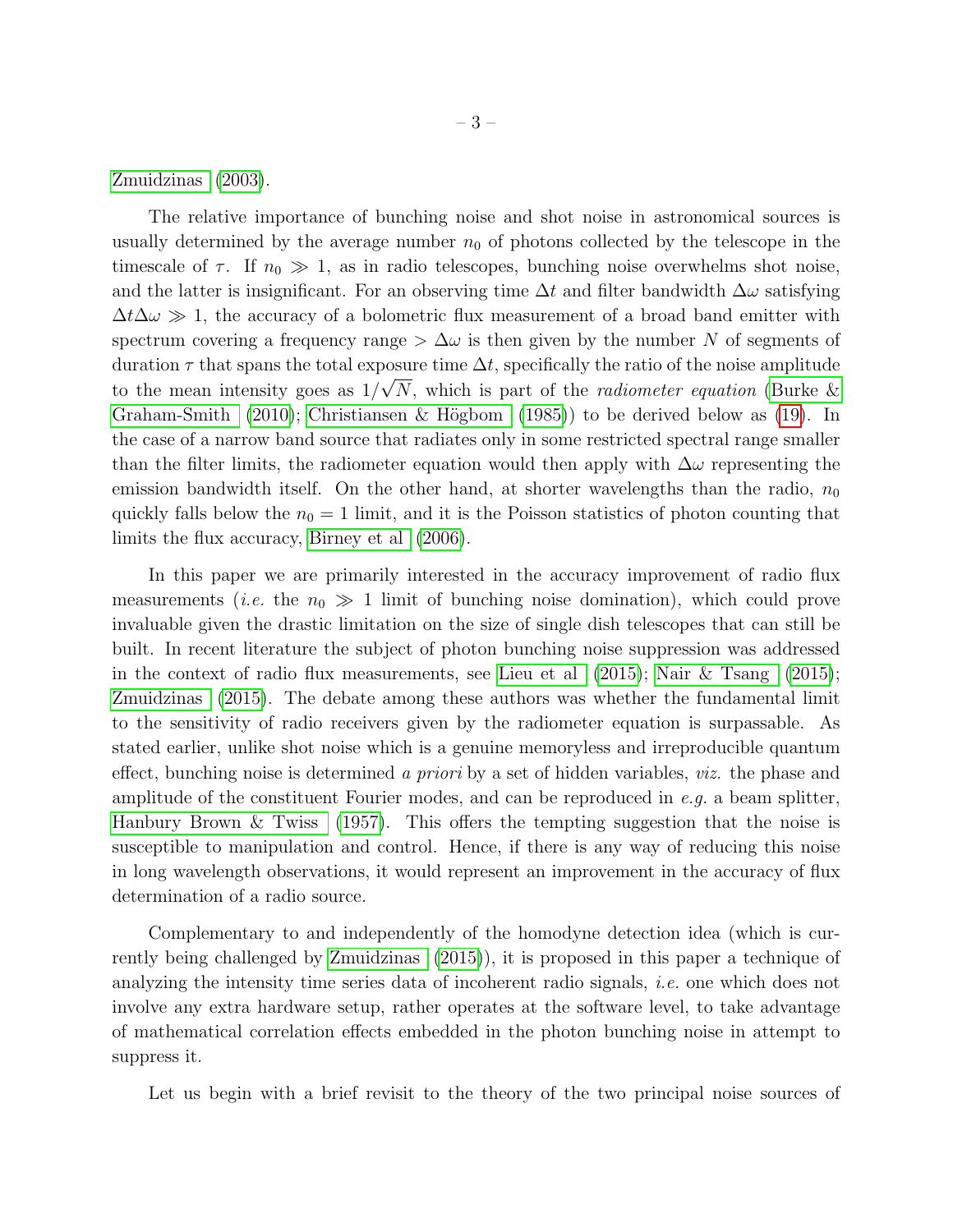incoherent light, bunching noise and shot noise. So long as we are dealing with a narrow bandwidth, it is more convenient to work with the Fourier transforms of the annihilation and creation operators,

$$
\hat{a}(t) = \frac{1}{\sqrt{2\pi}} \int d\omega \, \hat{a}(\omega) e^{-i\omega t}, \qquad \hat{a}^{\dagger}(t) = \frac{1}{\sqrt{2\pi}} \int d\omega \, \hat{a}^{\dagger}(\omega) e^{i\omega t}.
$$
 (1)

They satisfy the commutation relations

<span id="page-3-5"></span>
$$
[\hat{a}(t), \hat{a}(t')] = \delta(t - t'). \tag{2}
$$

For a chaotic beam with Gaussian frequency profile, centred on  $\omega_0$  and with bandwidth  $1/\tau$ , we have

<span id="page-3-6"></span>
$$
\langle \hat{a}^{\dagger}(t)\hat{a}(t')\rangle = n_0 f(t - t'),\tag{3}
$$

where  $f(t)$  is given by

<span id="page-3-0"></span>
$$
f(t) = \frac{1}{\tau} e^{i\omega_0 t} e^{-t^2/2\tau^2}
$$
 (4)

if the radiation spectrum has a strong and Doppler broadened line, or a broad band continuum which is narrowed down by a Gaussian spectral filter; or

<span id="page-3-1"></span>
$$
f(t) = \frac{1}{\tau} e^{i\omega_0 t} e^{-|t|/2\tau}
$$
\n<sup>(5)</sup>

if there is a collisionally broadened line, or a continuum selected by a Lorentzian filter, see section 3.4 of [Loudon](#page-14-1) [\(2000\)](#page-14-1). Moreover, the intensity is simply  $\omega_0 \hat{a}^\dagger(t) \hat{a}(t)$ , but in the narrow-band case, it is simpler to remove the factor of  $\omega_0$ , and talk instead about

$$
\hat{S}(t) = \hat{a}^{\dagger}(t)\hat{a}(t),\tag{6}
$$

which represents the number of photons arriving per unit time. It follows immediately that

<span id="page-3-4"></span>
$$
\langle \hat{S}(t) \rangle = \frac{n_0}{\tau} \tag{7}
$$

is the mean photon rate.

Now we evaluate the covariance function

<span id="page-3-2"></span>
$$
cov(S(t), S(t')) = \langle \hat{S}(t)\hat{S}(t')\rangle - \langle \hat{S}\rangle^2,
$$
\n(8)

where

<span id="page-3-3"></span>
$$
\langle \hat{S}(t)\hat{S}(t') \rangle = \langle \hat{a}^{\dagger}(t)\hat{a}(t)\hat{a}^{\dagger}(t')\hat{a}(t') \rangle \n= \langle \hat{a}^{\dagger}(t)\hat{a}(t') \rangle \delta(t-t') + \langle \hat{a}^{\dagger}(t)\hat{a}^{\dagger}(t')\hat{a}(t)\hat{a}(t') \rangle \n= \langle \hat{a}^{\dagger}(t)\hat{a}(t') \rangle \delta(t-t') + \langle \hat{a}^{\dagger}(t)\hat{a}(t') \rangle \langle \hat{a}^{\dagger}(t')\hat{a}^{\dagger}(t) \rangle + \langle \hat{a}^{\dagger}(t)\hat{a}(t) \rangle \langle \hat{a}^{\dagger}(t')\hat{a}^{\dagger}(t') \rangle \n= \frac{n_0}{\tau} \delta(t-t') + n_0^2 |f(t-t')|^2 + \frac{n_0^2}{\tau^2}.
$$
\n(9)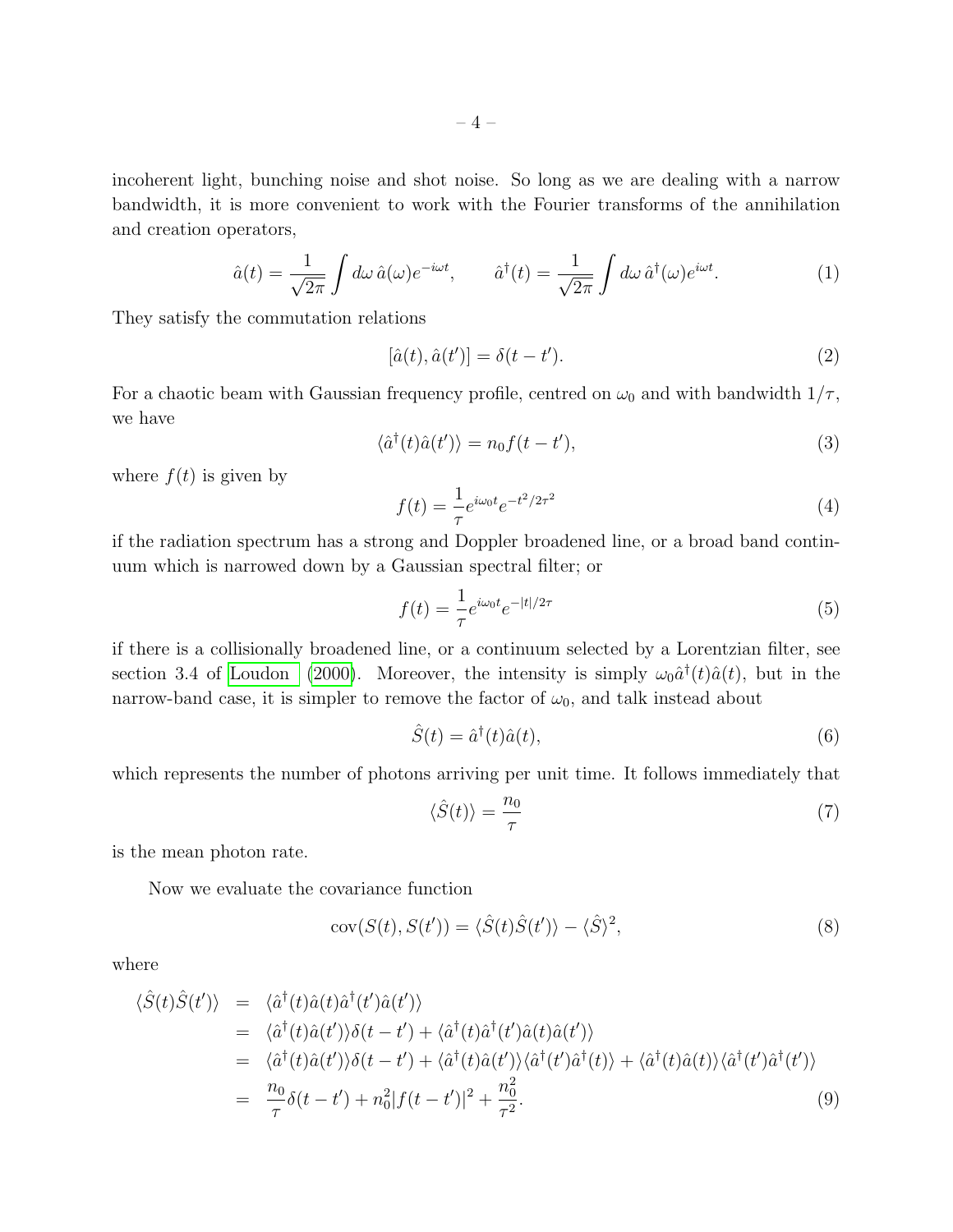The last but one step was taken assuming the noise of incoherent light obeys Gaussian moment theorem, as is the case when the light is maximally chaotic and the light curve is time homogeneous with no preferred  $t$  (*i.e.* correlations depend only on time difference, not absolute time). In general, this allows one to write

<span id="page-4-2"></span>
$$
\langle \hat{a}^{\dagger}(t_1) \cdots \hat{a}^{\dagger}(t_N) \hat{a}(t'_1) \cdots \hat{a}(t'_N) \rangle = \sum_P \langle \hat{a}^{\dagger}(t_1) \hat{a}(t'_1) \rangle \cdots \langle \hat{a}^{\dagger}(t_N) \hat{a}(t'_N) \rangle, \tag{10}
$$

where P stands for all possible N pairings of with  $t'_1, \dots, t'_N$ , see [Wang et al](#page-14-10) [\(1989\)](#page-14-10).

If we define the average flux over a short time interval as

<span id="page-4-1"></span>
$$
\hat{S}_T(t) = \frac{1}{T} \int_{t-T}^t dt' \,\hat{S}(t'),\tag{11}
$$

then we find

$$
\text{var}(S_T) = \frac{1}{\tau T} \left[ n_0^2 F\left(\frac{T}{\tau}\right) + n_0 \right],\tag{12}
$$

where

$$
F\left(\frac{T}{\tau}\right) = \frac{\tau}{T} \int_{-T}^{T} dt \left(T - |t|\right) |f(t)|^2.
$$
\n(13)

Note that if  $T \ll \tau$ , by [\(4\)](#page-3-0) or [\(5\)](#page-3-1) the function  $f(t)$  in the integrand will be reduced to  $1/\tau^2$ , so  $F(T/\tau) \approx T/\tau$ . The covariance between two measurements of S which took place during intervals T centered at times  $t_j$  and  $t_k$  is, from [\(8\)](#page-3-2) and [\(9\)](#page-3-3),

$$
cov(\hat{S}_j, \hat{S}_k) = \frac{n_0}{\tau} \delta_{jk} + \frac{n_0^2}{\tau^2} f_{jk},
$$
\n(14)

or, ignoring the shot noise term  $\delta_{jk}$ ,

<span id="page-4-0"></span>
$$
\frac{\text{cov}(\hat{S}_j, \hat{S}_k)}{\langle S_j \rangle^2} = f_{jk},\tag{15}
$$

where the operator  $\hat{S}_j$  represents the measurement of the average photon arrival rate over the time interval  $(j-1)T$  to  $jT$ , and

<span id="page-4-3"></span>
$$
f_{jk} = e^{-(t_j - t_k)^2 / \tau^2}; \text{ or } e^{-|t_j - t_k| / \tau}, \qquad (16)
$$

*i.e.* depending upon whether  $f(t)$  is given by [\(4\)](#page-3-0) or [\(5\)](#page-3-1) respectively.

The ratio of the variance in the measurement of  $S_T$  to the square of the mean signal  $\langle \hat{S}_T(t) \rangle^2$  is given by

$$
\frac{\text{var}(S_T(t))}{\langle \hat{S}_T(t) \rangle^2} = \frac{\tau}{T} \left[ F\left(\frac{T}{\tau}\right) + \frac{1}{n_0} \right],\tag{17}
$$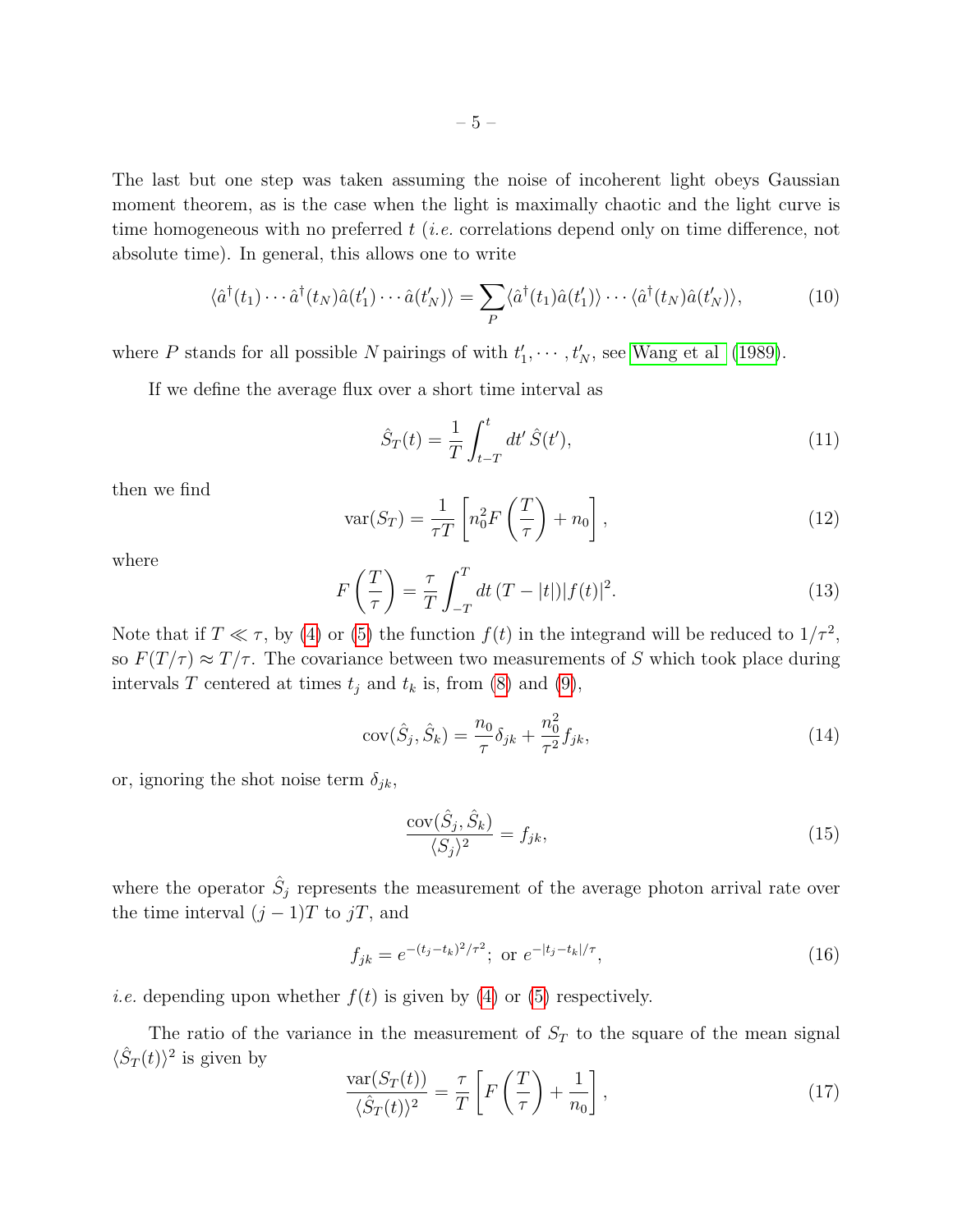or

<span id="page-5-1"></span>
$$
\frac{\text{var}(S_T(t))}{\langle \hat{S}_T(t) \rangle^2} \approx 1 + \frac{\tau}{n_0 T}, \quad \text{for} \quad T \ll \tau
$$
\n(18)

which is  $\approx 1$  if shot noise is ignored, in agreement with the  $j = k$  limit of [\(15\)](#page-4-0) as both indicates the error in a single short-term measurement is as large as the measurement. On the other hand, if we measure for a much longer time  $\mathcal{T} = NT$ , we may replace T in [\(11\)](#page-4-1) by T and use the limiting value of  $F(x)$  for  $x \gg 1$ , *viz.*  $\sqrt{\pi}$  or 2 if  $f(t)$  has the form [\(4\)](#page-3-0) or [\(5\)](#page-3-1) respectively. Then we have

<span id="page-5-0"></span>
$$
\frac{\text{var}(S_{\mathcal{T}}(t))}{\langle \hat{S}_{\mathcal{T}}(t) \rangle^2} \approx \sqrt{\pi} \frac{\tau}{\mathcal{T}} = \sqrt{\pi} \frac{\tau}{NT} + \frac{\tau}{n_0 NT} \approx \sqrt{\pi} \frac{\tau}{NT}, \quad \text{for} \quad \mathcal{T} \gg \tau \gg T \tag{19}
$$

and for  $f(t)$  of the form [\(4\)](#page-3-0); otherwise for  $f(t)$  of the form [\(5\)](#page-3-1) the factor of  $\sqrt{\pi}$  is replaced by 2.

In the high occupation number limit of

<span id="page-5-2"></span>
$$
\frac{n_0 T}{\tau} \gg 1\tag{20}
$$

(despite  $T \ll \tau$ ) the shot noise terms, *i.e.* the last term of [\(18\)](#page-5-1) and [\(19\)](#page-5-0) may be ignored, and [\(19\)](#page-5-0) is sometimes known as the radiometer equation, see [Burke & Graham-Smith](#page-14-3)  $(2010)$ ; Christiansen & Högbom  $(1985)$ . It embodies the concept of coherence length of photon bunching noise, viz. the intensity time series of fully incoherent light (sometimes also known as Gaussian thermal light) comprises  $N \approx \mathcal{T}/\tau$  segments of approximately constant flux within, but randomly uncorrelated fluxes without. Thus, while shot noise has zero coherence length and exhibits the  $1/\sqrt{N'}$  behavior  $(N' = n_0 \mathcal{T}/\tau)$  is the mean number of photons arriving in time  $\mathcal{T}$  of the r.m.s. to mean ratio down to any scale, bunching noise has this behavior only on scales larger than the coherence length of  $\tau$ . In the ensuing discussion we focus our attention upon incoherent light satisfying [\(20\)](#page-5-2).

#### 2. Bunching noise suppression: a relatively simple trial statistic

Evidently, in [\(19\)](#page-5-0) one sees that the shorter the coherence length  $\tau$  for a given total exposure  $\mathcal{T} = NT \gg \tau$ , the smaller the noise-to-signal ratio because there is more opportunity for intensity reversals among the various coherent segments to cancel out the noise. But because  $\tau$  is just the reciprocal of the frequency bandwidth of the radiation, there seems to be no way of changing it. Here we investigate further if this conclusion is correct.

Let us consider an intensity time series  $S_j$  comprising N measurements lasting an interval  $T \ll \tau$  each, such that the total data span is  $\mathcal{T} = NT \gg \tau$  as before, the mean intensity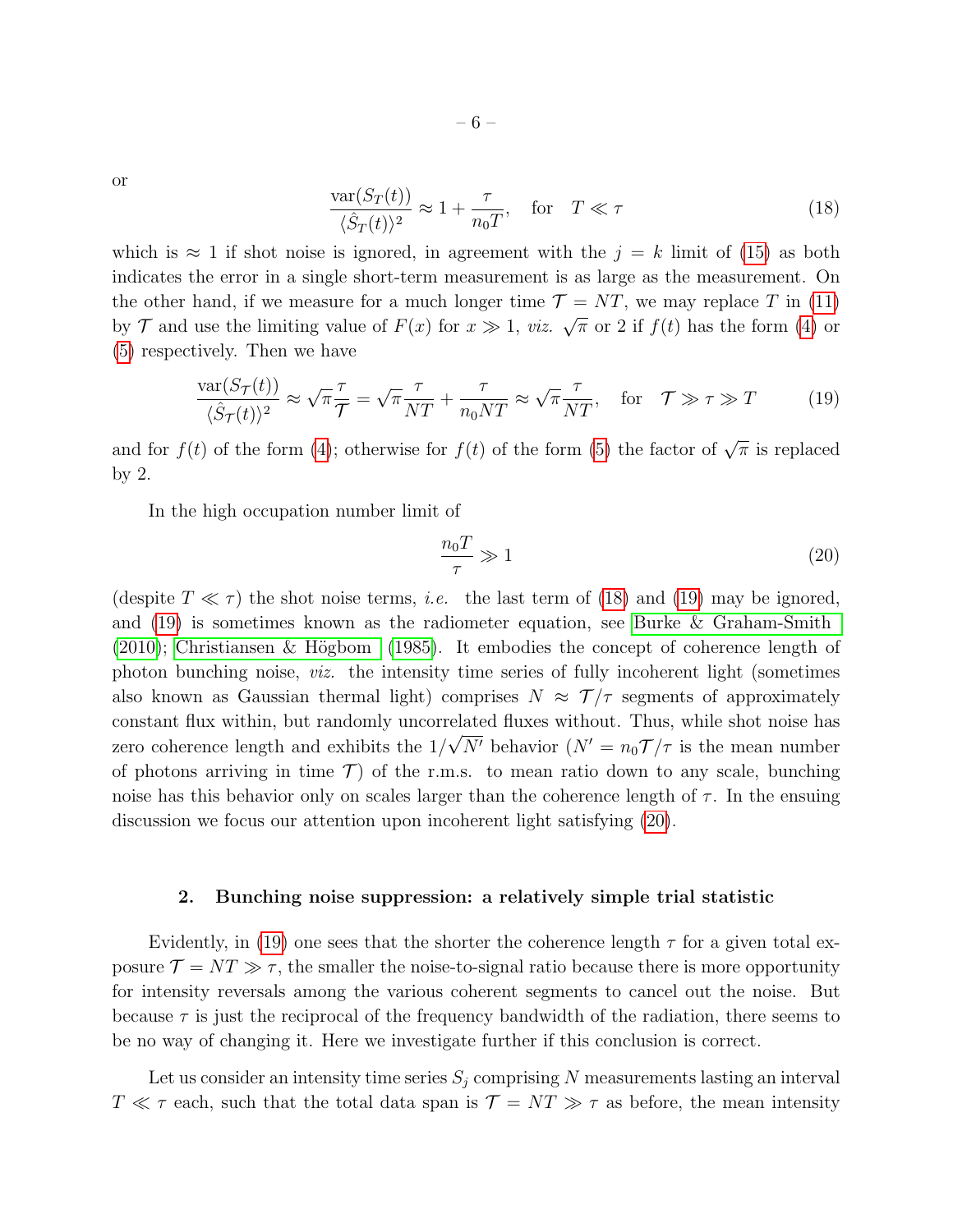is given by [\(7\)](#page-3-4), and the r.m.s. to mean ratio the square-root of [\(19\)](#page-5-0). But suppose one constructs the time series of

$$
\hat{\mathcal{S}}^{(2)} = \hat{S} + \alpha \hat{S}^2,\tag{21}
$$

where  $\alpha$  is an adjustable parameter (note  $\alpha$  is not dimensionless, and the reason for the superscript (2) is the existence of an entire hierarchy of statistics  $\hat{\mathcal{S}}^{(n)}$  to be discussed in the next section, among which  $\hat{\mathcal{S}}^{(2)}$  is the first). The mean of  $\hat{\mathcal{S}}^{(2)}$  is

<span id="page-6-1"></span>
$$
\langle \hat{\mathcal{S}}^{(2)} \rangle = \langle \hat{S}_j \rangle + \alpha \langle \hat{S}_j^2 \rangle = \frac{n_0}{\tau} + \frac{2\alpha n_0^2}{\tau^2}.
$$
 (22)

For the covariance function of  $\hat{S}^{(2)}$  $\hat{S}^{(2)}$  $\hat{S}^{(2)}$ , we need to first calculate  $\langle \hat{S}_j^2 \hat{S}_k \rangle$ , with the help of (2) and [\(10\)](#page-4-2) and invoking the condition [\(20\)](#page-5-2),

<span id="page-6-5"></span>
$$
\langle \hat{S}_j^2 \hat{S}_k \rangle = \langle \hat{a}_j^{\dagger} \hat{a}_j \hat{a}_j^{\dagger} \hat{a}_j \hat{a}_k^{\dagger} \hat{a}_k \rangle = 2 \langle \hat{a}_j^{\dagger} \hat{a}_j \rangle \langle \hat{a}_j^{\dagger} \hat{a}_j \rangle \langle \hat{a}_k^{\dagger} \hat{a}_k \rangle + 4 \langle \hat{a}_j^{\dagger} \hat{a}_j \rangle \langle \hat{a}_j^{\dagger} \hat{a}_k \rangle \langle \hat{a}_k^{\dagger} \hat{a}_j \rangle = \frac{2n_0^3}{\tau^3} (1 + 2f_{jk}), \tag{23}
$$

where  $f_{jk}$  is as in [\(16\)](#page-4-3).

In general, the coefficient  $\eta_p$  of the  $f_{jk}^p$  term in  $\langle \hat{S}_j^n \hat{S}_k^m \rangle$ , where  $p \le \min(n, m)$ , equals the number of different ways of choosing  $p$  annihilation operators  $\hat{a}$  out of the  $n$  available ones from  $\hat{S}_j^n$  without paying attention to order, multiplied by a similar number of p annihilation operators from  $\hat{S}_k^m$  (these two sets of operators may then switch sides) and the number of ways of re-ordering  $\hat{a}$  within  $\hat{S}^n_j$  and  $\hat{S}^m_k$ , viz. the coefficient is given by the product of four quantities:

<span id="page-6-0"></span>
$$
\eta_p = C_p^n C_p^m n! m! \left(\frac{n_0}{\tau}\right)^{m+n},\tag{24}
$$

where the last is factor is merely a normalization factor.

With the help of [\(24\)](#page-6-0) one may evaluate  $\langle \hat{S}_j^2 \hat{S}_k^2 \rangle$ , as

<span id="page-6-3"></span>
$$
\langle \hat{S}_j^2 \hat{S}_k^2 \rangle = \frac{n_0^4}{\tau^4} (4 + 16f_{jk} + 4f_{jk}^2). \tag{25}
$$

It is now possible to assemble all relevant terms to derive the covariance function as

<span id="page-6-2"></span>
$$
cov(\hat{S}_j^{(2)}, \hat{S}_k^{(2)}) = \frac{n_0^2}{\tau^2} f_{jk} \left( 1 + \frac{4n_0}{\tau} \alpha \right)^2 + \frac{4n_0^4}{\tau^4} \alpha^2 f_{jk}^2.
$$
 (26)

From [\(22\)](#page-6-1) and [\(26\)](#page-6-2), one sees that by setting

<span id="page-6-4"></span>
$$
\alpha = -\frac{1}{4\langle \hat{S}_j \rangle} = -\frac{\tau}{4n_0},\tag{27}
$$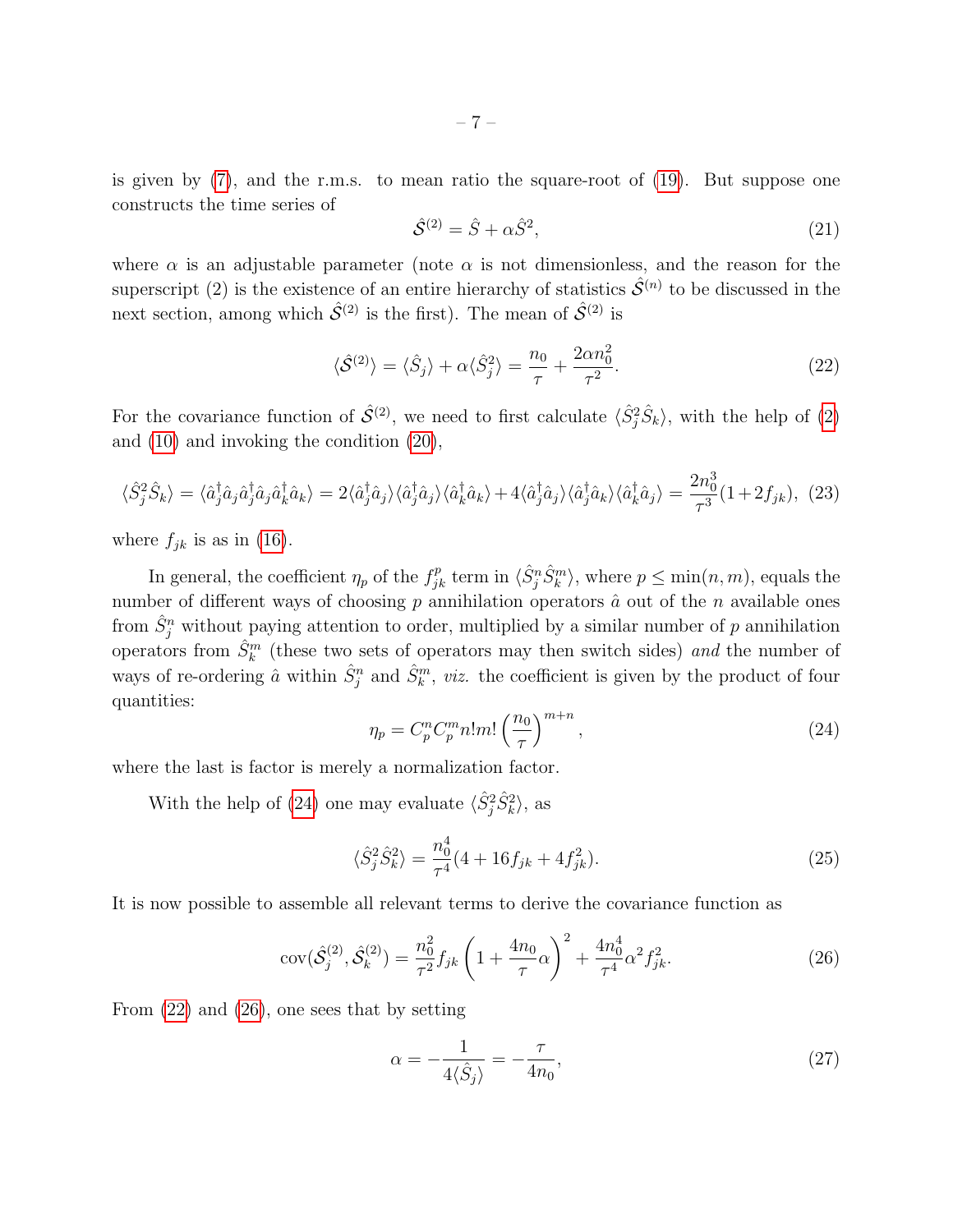the mean of  $\hat{\mathcal{S}}_j^{(2)}$  becomes  $\langle \hat{\mathcal{S}}_j^{(2)} \rangle$  $\langle i^{(2)}_j \rangle = n_0/(2\tau) = \langle \hat{S}_j \rangle/2$  and the covariance is given by last term of [\(25\)](#page-6-3). In other words, one obtains the relatively simple result

<span id="page-7-0"></span>
$$
\frac{\text{cov}(\hat{\mathcal{S}}_{j}^{(2)}, \hat{\mathcal{S}}_{k}^{(2)})}{\langle \hat{\mathcal{S}}_{j}^{(2)} \rangle^{2}} = f_{jk}^{2},\tag{28}
$$

which indicates the time series of  $\hat{\mathcal{S}}^{(2)}$  has a narrower autocorrelation function than  $\hat{S}_j$ , since the latter is given by the first power of  $f_{jk}$  (see [\(15\)](#page-4-0)). Thus, even though [\(28\)](#page-7-0) for  $j = k$ yields 1 as the ratio of the r.m.s. to the mean signal which is no improvement from [\(15\)](#page-4-0), the average over many data points j would have a smaller ratio of the same.

To elaborate, for the choice of  $\alpha$  given by [\(27\)](#page-6-4) the statistic  $\langle \hat{\mathcal{S}}_i^{(2)} \rangle$  $\langle i^{(2)} \rangle$  is an unbiased estimator of the mean intensity  $\langle \hat{S}_j \rangle$  with normalized noise variance given by

<span id="page-7-1"></span>
$$
\frac{\text{var}(\hat{\mathcal{S}}_{\mathcal{T}}^{(2)})}{\langle \hat{\mathcal{S}}_{j}^{(2)}\rangle^{2}} = \frac{4\tau^{2}}{N^{2}n_{0}^{2}}\sum_{k,l=1}^{N}\text{cov}(\hat{\mathcal{S}}_{k}^{(2)},\hat{\mathcal{S}}_{l}^{(2)}) = \sqrt{\frac{\pi}{2}}\frac{\tau}{NT} \text{ or } \frac{\tau}{NT},\tag{29}
$$

for a time series spanning  $\mathcal{T} = NT \gg \tau$ , where the continuum representation

$$
\sum_{j} e^{-2j^{2}T^{2}/\tau^{2}} \approx \frac{1}{T} \int dt \, e^{-2t^{2}/\tau^{2}} = \sqrt{\frac{\pi}{2}} \frac{\tau}{T}
$$
\n(30)

was employed, and the two possibilities on the right side of  $(29)$  correspond to the scenarios of  $f(t)$  having the form [\(4\)](#page-3-0) or [\(5\)](#page-3-1) respectively. Comparing [\(29\)](#page-7-1) to [\(19\)](#page-5-0),  $\hat{\mathcal{S}}_i^{(2)}$  $j^{(2)}$  appears to be a more accurate estimator of the mean intensity than  $\hat{S}_j$  itself, and this is because when [\(27\)](#page-6-4) holds the only contribution to the covariance [\(26\)](#page-6-2) is from the  $f_{jk}^2$  term, which is a narrower correlation function than  $f_{jk}$ . In other words, the coherence length of  $\hat{\mathcal{S}}_i^{(2)}$  $\hat{S}_j^{(2)}$  is less than  $\hat{S}_j$ with the appropriate choice of  $\alpha$ .

Yet there is a caveat: [\(22\)](#page-6-1) yielded a time series of less coherence length and a mean of half the original time series, *viz.*  $\langle \hat{\mathcal{S}}_i^{(2)} \rangle$  $\langle i^{(2)}_j \rangle = \langle \hat{S}_j \rangle /2$ , only if the value of  $\alpha$  in it is set to [\(27\)](#page-6-4), which presupposes a priori knowledge of  $\langle \hat{S}_j \rangle$ , the very quantity one is trying to measure. In practice, one could always use the sample average of the  $\hat{S}_j$  series as starting point, and tune  $\alpha$  to align the flux inferred from [\(27\)](#page-6-4) with the sample average of the ensuing  $\hat{\mathcal{S}}_i^{(2)}$  $j^{(2)}$  series. The error in the estimate would then be given by [\(29\)](#page-7-1), which is an improvement over enlisting  $\hat{S}_j$  alone.

Next, we proceed to show that there exists a whole hierarchy of statistics  $\hat{\mathcal{S}}^{(n)}$ , with  $\hat{S}^{(1)} = \hat{S}_j$  being the first, capable of delivering increasingly accurate estimates of  $\langle S_j \rangle$ , eventually surpassing [\(19\)](#page-5-0). This claim will be demonstrated in the rest of the paper.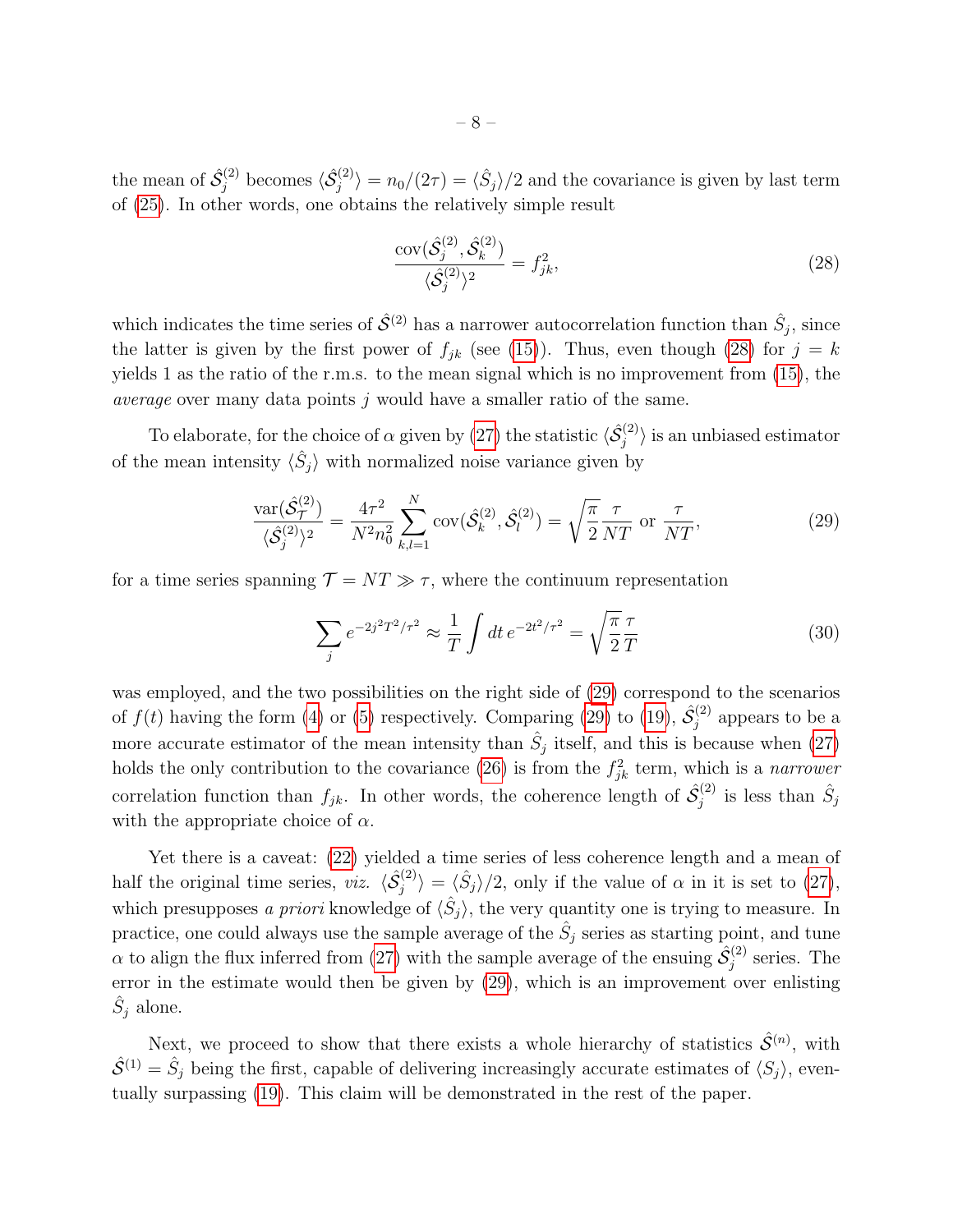Before doing that, a cautionary note is in order. The proposed statistic  $\hat{\mathcal{S}}^{(2)}$  should work as described, if the incoherent light in question has high occupation number  $n_0$ , not simply in terms of  $n_0 \gg 1$  but rather [\(20\)](#page-5-2). To elaborate, note the validity of [\(26\)](#page-6-2) is contingent upon [\(20\)](#page-5-2), as [\(26\)](#page-6-2) ignores higher order terms, terms which depict extra, more complicated effects of both bunching noise and shot noise. In fact, the next lowest order term beyond the  $O(n_0^2/\tau^2)$  we used is  $O(n_0/(T\tau))$  which, if included, would modify [\(26\)](#page-6-2) to

<span id="page-8-0"></span>
$$
cov(\hat{S}_{j}^{(2)}, \hat{S}_{k}^{(2)}) = \frac{n_0^2}{\tau^2} f_{jk} \left( 1 + \frac{4n_0}{\tau} \alpha \right)^2 + \frac{4n_0^2}{\tau^4} \alpha^2 f_{jk}^2 - \frac{2\alpha n_0^2}{T\tau^2} (f_{jk} + 4\delta_{jk}) + \frac{8\alpha^2 n_0^3}{T\tau^3} (f_{jk} + 3\delta_{jk}) + \frac{n_0}{\tau} \delta_{jk},
$$
\n(31)

it reduces to

$$
cov(\hat{S}_j^{(2)}, \hat{S}_k^{(2)}) = \frac{n_0^2}{4\tau^2} f_{jk}^2 + \frac{n_0}{2T\tau} \delta_{jk}
$$
\n(32)

when  $\alpha$  is given by [\(27\)](#page-6-4). Thus, to justify dropping the next order correction to [\(26\)](#page-6-2) as given by the last term,  $(20)$  has to be enforced to ensure the interval T is too short. This point will become particularly relevant when we proceed to investigate much more powerful statistics that stem from the ideas presented above.

### 3. A hierarchy of statistics of increasing accuracy

Apart from  $\hat{\mathcal{S}}^{(2)}$ , there are even more sophisticated statistics belonging to the same family. The immediate follow-up is

$$
\hat{S}_{j}^{(3)} = \hat{S}_{j} + \alpha \hat{S}_{j}^{2} + \beta \hat{S}_{j}^{3}.
$$
\n(33)

Here the calculation of the mean and covariance of  $\hat{\mathcal{S}}^{(3)}$  is more tedious, but requires no fundamental algebraic relations beyond [\(2\)](#page-3-5) and [\(3\)](#page-3-6), the manipulations of which were given in previous examples like [\(9\)](#page-3-3) and [\(23\)](#page-6-5). Thus we will not be showing such intermediate steps again; we simply quote the results:

$$
\langle \hat{\mathcal{S}}_j^{(3)} \rangle = \frac{n_0}{\tau} (1 + 2\alpha' + 6\beta'),\tag{34}
$$

and

$$
cov(\hat{S}_{j}^{(3)}, \hat{S}_{k}^{(3)}) = [(1 + 8\alpha' + 16\alpha'^{2} + 36\beta' + 324\beta'^{2} + 144\alpha'\beta')f_{jk} + (4\alpha'^{2} + 72\alpha'\beta' + 324\beta'^{2})f_{jk}^{2} + 36\beta'^{2}f_{jk}^{3}],
$$
\n(35)

where  $\alpha' = \alpha n_0/\tau = \alpha \langle \hat{S}_j \rangle$ ,  $\beta' = \beta n_0^2/\tau^2 = \beta \langle \hat{S}_j \rangle^2$  are dimensionless versions of  $\alpha$  and  $\beta$ , and  $f_{jk}$  is as in [\(16\)](#page-4-3).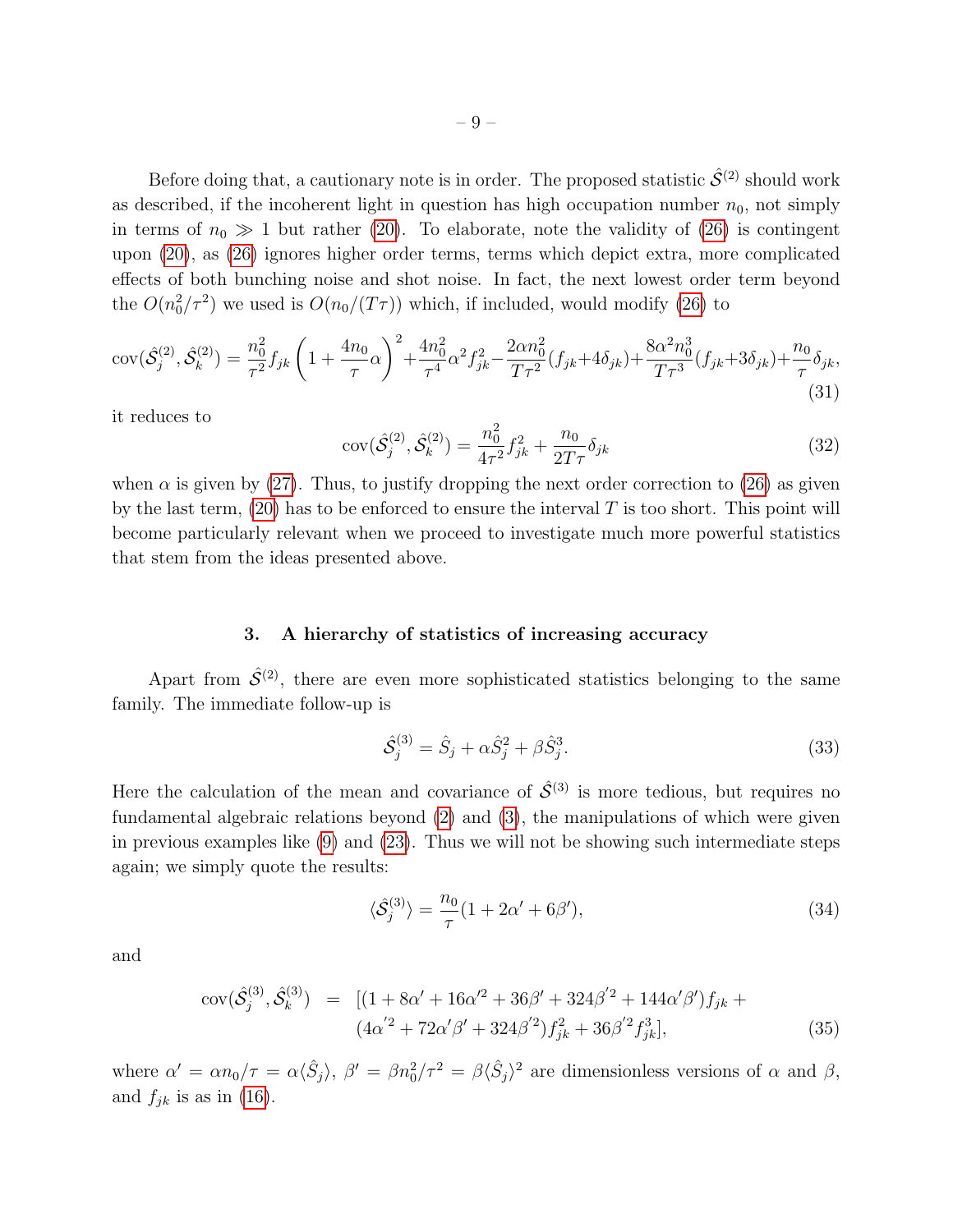There is again an embedded arithmetic structure that affords one a unique solution for  $\alpha$  and  $\beta$ , corresponding to

$$
\alpha' = \alpha s' = -\frac{1}{2}
$$
, and  $\beta' = \beta s'^2 = \frac{1}{18}$  (36)

such that when  $s' = s$ , where  $s = \langle \hat{S}_j \rangle$  is the ensemble flux,  $\langle \hat{S}^{(3)} \rangle = n_0/(3\tau)$  and

<span id="page-9-0"></span>
$$
\frac{\text{cov}(\hat{\mathcal{S}}_j^{(3)}, \hat{\mathcal{S}}_k^{(3)})}{\langle \hat{\mathcal{S}}_j^{(3)} \rangle^2} = f_{jk}^3.
$$
\n(37)

Comparing to [\(15\)](#page-4-0) and [\(28\)](#page-7-0), the autocorrelation of  $\hat{\mathcal{S}}^{(3)}$  contains only the  $f_{jk}^3$  contribution with narrower width, or shorter coherence length, than  $S_j^{(1)} = \hat{S}_j$  by the factor of  $\sqrt{3}$ respectively, assuming  $f_{ik}$  is given by [\(4\)](#page-3-0), if it is given by [\(5\)](#page-3-1) then the factor will be 3. As before also, what actually happens in practice is that one achieves this next level of error reduction by using the flux estimated from the  $\hat{S}_j$  and  $\hat{\mathcal{S}}_i^{(2)}$  $j_j^{(2)}$  series as starting point, and tune  $\alpha$  and  $\beta$  via s' to align s' with the flux value inferred from the sample average of the ensuing  $\hat{\mathcal{S}}_i^{(3)}$  $j_j^{(3)}$  series. The long time average of the  $\hat{\mathcal{S}}^{(3)}$  series would therefore lead to

<span id="page-9-1"></span>
$$
\frac{\text{var}(\hat{\mathcal{S}}^{(3)}_{\mathcal{T}})}{\langle \hat{\mathcal{S}}^{(3)}_{j} \rangle^{2}} = \frac{9\tau^{2}}{N^{2}n_{0}^{2}} \sum_{k,l=1}^{N} \text{cov}(\hat{\mathcal{S}}^{(3)}_{k}, \hat{\mathcal{S}}^{(3)}_{l}) = \sqrt{\frac{\pi}{3}} \frac{\tau}{NT} \text{ or } \frac{2}{3} \frac{\tau}{NT},\tag{38}
$$

corresponding to the scenarios of  $f(t)$  having the form [\(4\)](#page-3-0) or [\(5\)](#page-3-1) respectively, which is a progressive improvement from [\(29\)](#page-7-1). Just like the statistic  $\hat{\mathcal{S}}_i^{(2)}$  $j^{(2)}$ , [\(37\)](#page-9-0) holds only when the incoherent light satisfies the high occupation number condition of [\(20\)](#page-5-2).

The pattern emerging from  $\hat{S}^{(2)}$  and  $\hat{S}^{(3)}$  persists onto  $\hat{S}^{(4)}_j = \hat{S}_j + \alpha \hat{S}_j^2 + \beta \hat{S}_j^3 + \gamma \hat{S}_j^4$ . In this instance, a choice of the dimensionless coefficients  $\alpha' = -3/4$ ,  $\beta' = 1/6$ , and  $\gamma' = -1/96$ would yield

<span id="page-9-2"></span>
$$
\langle \hat{\mathcal{S}}_j^{(4)} \rangle = \frac{n_0}{4\tau}; \ \frac{\text{cov}(\hat{\mathcal{S}}_j^{(4)}, \hat{\mathcal{S}}_k^{(4)})}{\langle \hat{\mathcal{S}}_j^{(4)} \rangle^2} = f_{jk}^4,\tag{39}
$$

and hence

<span id="page-9-4"></span>
$$
\frac{\text{var}(\hat{\mathcal{S}}_{\mathcal{T}}^{(4)})}{\langle \hat{\mathcal{S}}_{j}^{(4)}\rangle^{2}} = \frac{16\tau^{2}}{N^{2}n_{0}^{2}}\sum_{k,l=1}^{N} \text{cov}(\hat{\mathcal{S}}_{k}^{(4)},\hat{\mathcal{S}}_{l}^{(4)}) = \sqrt{\frac{\pi}{4}}\frac{\tau}{NT} \text{ or } \frac{1}{2}\frac{\tau}{NT},\tag{40}
$$

corresponding to the scenarios of  $f(t)$  having the form [\(4\)](#page-3-0) or [\(5\)](#page-3-1) respectively, which is an improvement over [\(38\)](#page-9-1).

It is now possible to prove that an underlying order exists, *viz*. for all  $n \geq 1$  there exists a unique flux measurement operator

<span id="page-9-3"></span>
$$
\hat{\mathcal{S}}_j^{(n)} = \hat{S}_j + \alpha_1 \hat{S}_j^2 + \dots + \alpha_n \hat{S}_j^n \tag{41}
$$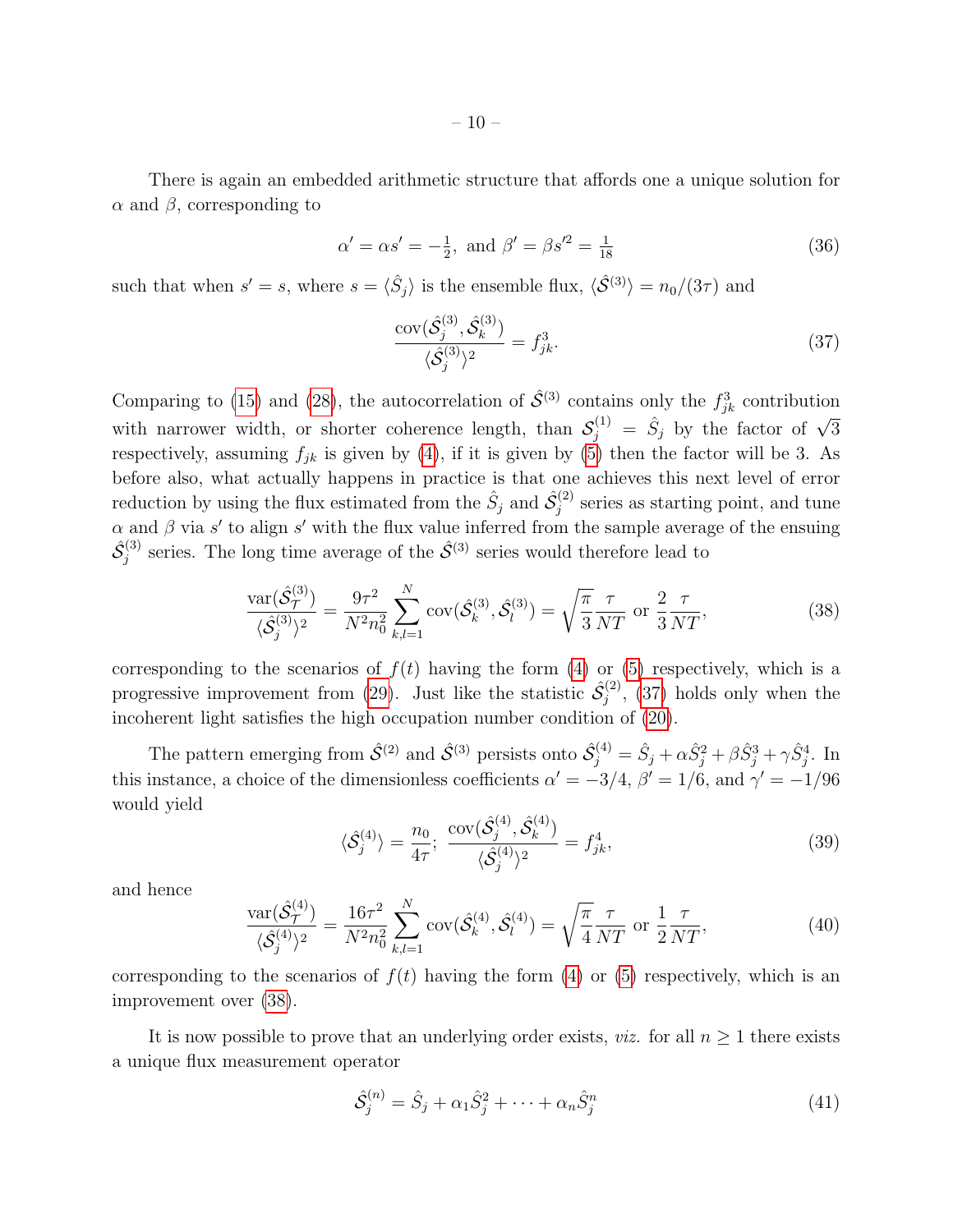with

$$
\langle \hat{\mathcal{S}}^{(n)} \rangle = \frac{n_0}{n\tau}; \ \frac{\text{cov}(\hat{\mathcal{S}}_j^{(n)}, \hat{\mathcal{S}}_k^{(n)})}{\langle \hat{\mathcal{S}}_j^{(n)} \rangle^2} = f_{jk}^n \tag{42}
$$

which as  $n \to \infty$  creates from the original time series one with arbitrarily short coherence length for the bunching noise. To establish formally there indeed exists an unlimited hierarchy of arbitrarily large  $n$ , however, it is necessary to find the general formula of the normalized coefficients

<span id="page-10-2"></span>
$$
\alpha'_{l} = \alpha_{l} \langle \hat{S}_{j} \rangle^{l-1}, \ l = 1, 2, \cdots, n,
$$
\n(43)

that removes at  $s' = s$  all the  $f_{jk}^p$  terms in  $cov(\hat{S}_j^{(n)})$  $\hat{\mathcal{S}}^{(n)}_k, \hat{\mathcal{S}}^{(n)}_k$  $\binom{n(n)}{k}$  except  $f_{jk}^n$ . To this end, it is necessary to enlist another formula

<span id="page-10-0"></span>
$$
\langle \hat{S}_j^m \hat{S}_k^n \rangle = \left(\frac{n_0}{\tau}\right)^{m+n} \sum_{p=0}^{\min(m,n)} C_p^n C_p^m n! m! f_{jk}^p \tag{44}
$$

which follows simply from [\(24\)](#page-6-0) and the fact that each  $f_{jk}^p$  coefficient in  $cov(\hat{S}_j^{(n)})$  $\hat{\mathcal{S}}^{(n)}_k, \hat{\mathcal{S}}^{(n)}_k$  $\binom{n}{k}$  is the product of the corresponding one in [\(44\)](#page-10-0) and the quantity  $\alpha'_k \alpha'_m$ , *viz.* 

coefficient of 
$$
f_{jk}^p
$$
 term = 
$$
\sum_{r=p}^{n} \sum_{s=p}^{n} (-1)^{r+s} C_p^r C_p^s r! s! \alpha'_r \alpha'_s.
$$
 (45)

This leads to

<span id="page-10-1"></span>
$$
\alpha'_{l} = -(-1)^{l} \frac{C_{l}^{n}}{n!}, \ l = 1, 2, \cdots, n
$$
\n(46)

as a solution that retains only the  $f_{jk}^n$  term in  $cov(\hat{S}_j^{(n)})$  $\hat{\mathcal{S}}^{(n)}_k, \hat{\mathcal{S}}^{(n)}_k$  $\binom{n}{k}$ . To elaborate how one arrives at [\(46\)](#page-10-1), one may expand the expression

$$
[1+x(1+y)]n[1+x(1+z)]n = \sum_{r=0}^{n} \sum_{s=0}^{n} \sum_{p=0}^{r} \sum_{q=0}^{s} Crn Csn Cpr Cqs xr+s yp zq
$$
 (47)

with  $C_p^r = 0$  for  $r < p$ ; then set  $x = -1$  so that only the  $y^p y^q$  term with  $p = q = n$  survives. Since the coefficients of the  $p = q \lt n$  terms are

$$
\sum_{r=p}^{n} \sum_{s=p}^{n} (-1)^{r+s} C_r^n C_s^n C_p^r C_p^s = 0, \ p = 1, 2, \cdots, n-1,
$$
\n(48)

and these coefficients must vanish, one deduces that [\(46\)](#page-10-1) is a solution (the overall normalization factor  $1/n$  is there to ensure the correct coefficient of the only surviving term  $f_{jk}^n$  in  ${\rm cov}(\hat{\mathcal{S}}_i^{(n)}$  $\hat{\mathcal{S}}^{(n)}_k, \hat{\mathcal{S}}^{(n)}_k$ (n)); indeed one can verify that [\(46\)](#page-10-1) reproduces e.g. the  $\alpha'$ ,  $\beta'$ , and  $\gamma'$  values given in the earlier examples of  $\hat{\mathcal{S}}^{(n)}$ .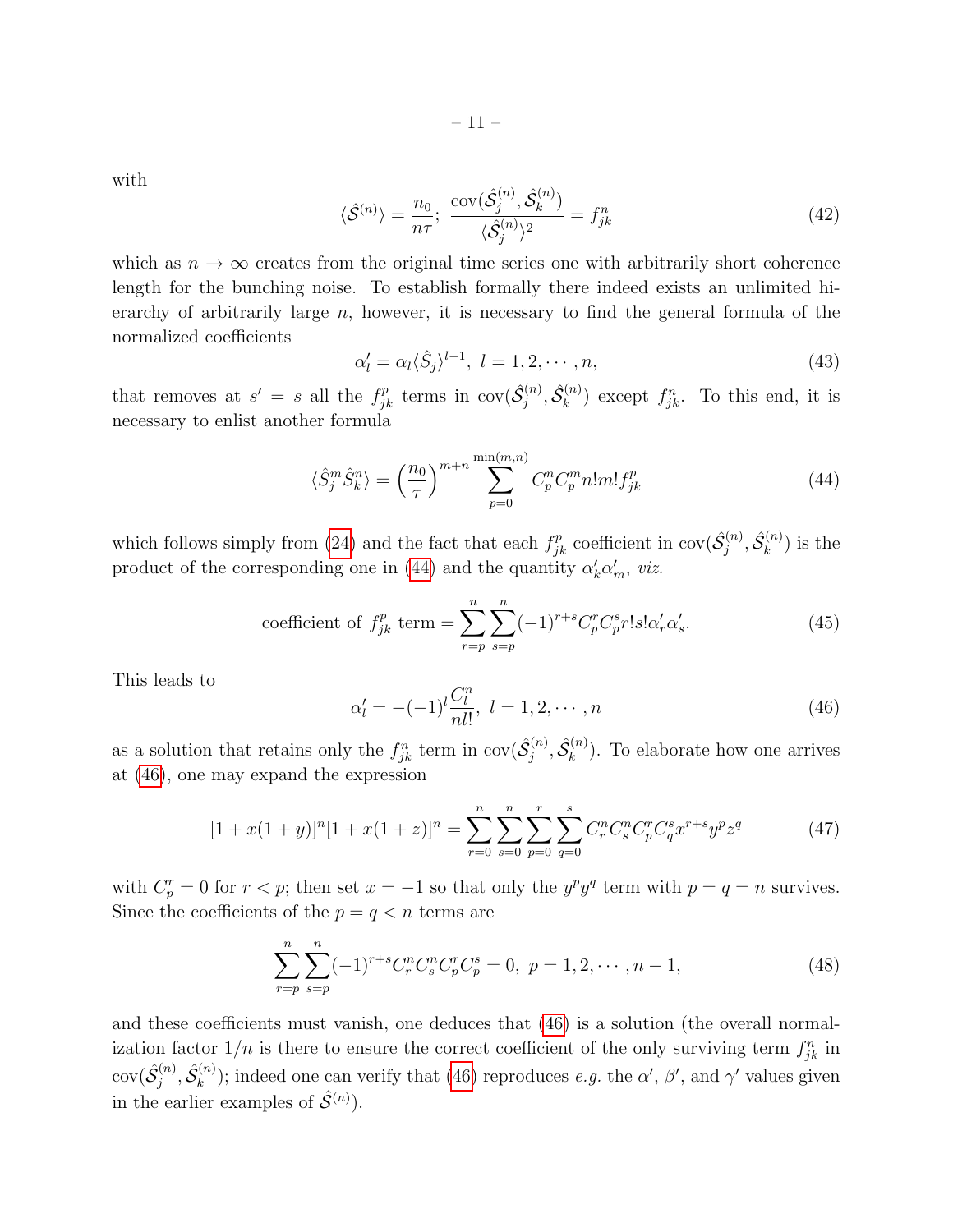Proceeding next to prove the validity of [\(28\)](#page-7-0), [\(37\)](#page-9-0), [\(39\)](#page-9-2) and so on without limit, one must calculate the mean signal  $\langle \hat{\mathcal{S}}_i^{(n)} \rangle$  $\langle i^{(n)}\rangle$  with  $\alpha'_{l}$  given by [\(46\)](#page-10-1), and  $\hat{\mathcal{S}}_{j}^{(n)}$  by [\(41\)](#page-9-3) with  $\alpha$  by [\(43\)](#page-10-2). Since  $\langle S_j^r \rangle = r! n_0^r / \tau^r$ , this is the same as showing

$$
\sum_{r=1}^{n} (-1)^r C_r^n = -1,\tag{49}
$$

a result that follows readily from the expansion of  $(1+x)^n$  with  $x = -1$ . In this way a universal method of flux estimation, applicable to any high order  $n$ , becomes apparent: the minimum of the statistic  $s^{2n-2} \text{var}(\hat{S}^{(n)})$  will, as  $n \to \infty$ , locate the true flux  $s' = s$  to within an error defined by the equation

$$
\frac{1}{n^2} \sum_{p=1}^{n-1} (C_p^n)^2 \left(\frac{s'-s}{s}\right)^{2p} = \frac{1}{n^2}.
$$
\n(50)

Equivalently for  $n \gg 1$ , the equation is

<span id="page-11-0"></span>
$$
[I_0(z) - 1] = 1,\t\t(51)
$$

where  $z = 2n(s'-s)/s$  and  $I_0$  is a modified Bessel function of the first kind. In fact, the solution to [\(51\)](#page-11-0) is  $z \approx 1.81$ , leading to

<span id="page-11-1"></span>
$$
\left|\frac{s'-s}{s}\right| = \frac{0.905}{n},\tag{52}
$$

which, for sufficiently large *n*, surpass  $(19)$  when

<span id="page-11-2"></span>
$$
n^2 \gtrsim \frac{NT}{\tau}.\tag{53}
$$

This means, in other words,  $(52)$  is the most conservative flux sensitivity limit for large n, even though it turns out the same equation also works for  $n = 2, 3, \cdots$  with negligible loss of accuracy. In practice, however, as can be seen from [\(29\)](#page-7-1), [\(38\)](#page-9-1) and [\(40\)](#page-9-4), the actual method of locating s need not be as elaborate as minimizing  $s^{'2n-2}var(\hat{S}^{(n)})$ , rather simply tuning  $\alpha_l$ via s' to align s' with the value of the flux inferred from the ensuing  $\hat{\mathcal{S}}_i^{(n)}$  $j^{(n)}$ , and may lead to even smaller flux uncertainties than the [\(52\)](#page-11-1) limit.

#### 4. Upper bound on the accuracy improvement

From the foregoing discussion it would seem, provided one is prepared to work on the hierarchy of statistics  $\hat{\mathcal{S}}^{(n)}$  with an arbitrarily large n, the bunching noise error [\(52\)](#page-11-1) in one's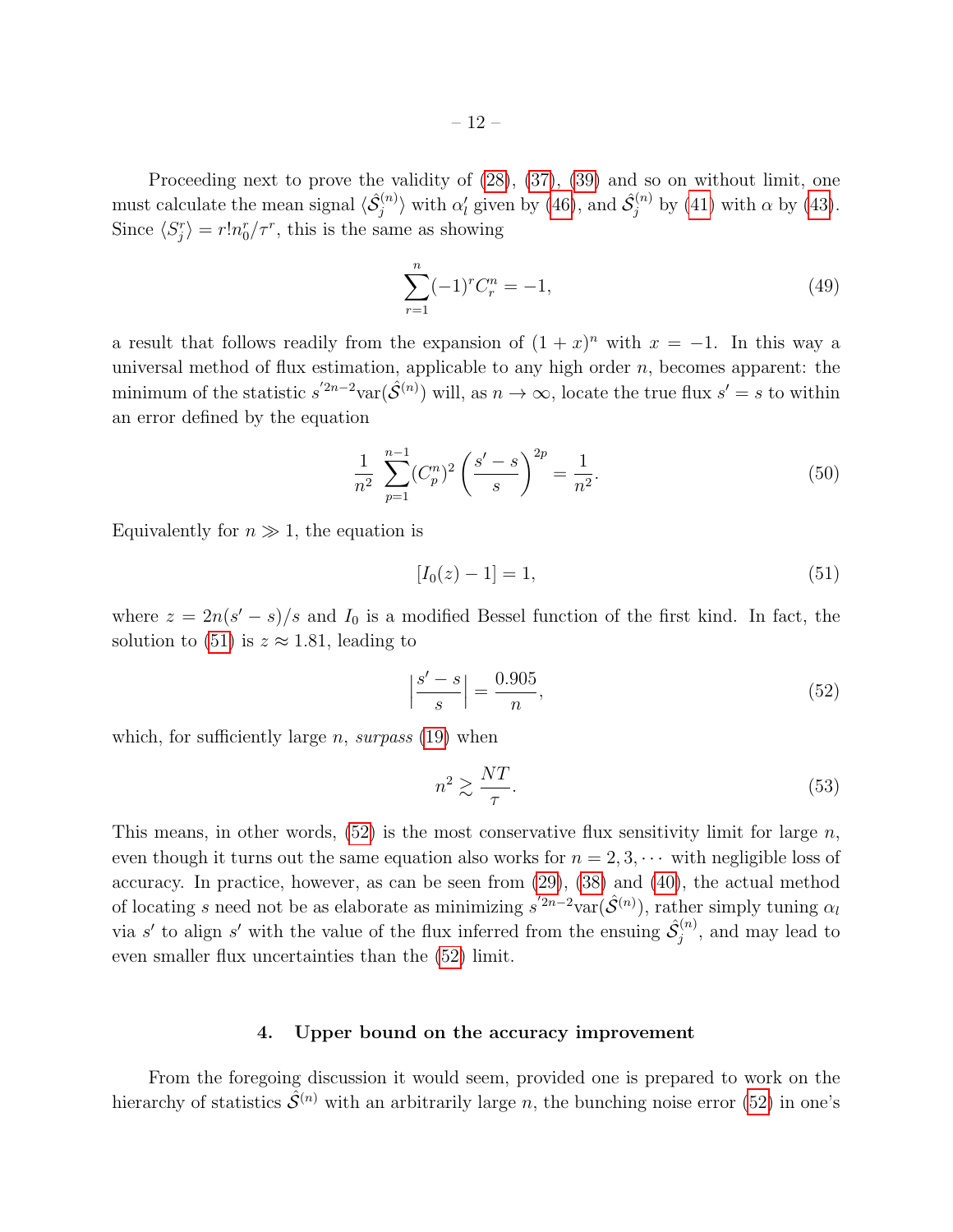

Fig. 1.— Accuracy curves of the mean intensity of a time series of stationary chaotic light in radio frequencies as inferred by two methods: the radiometer equation of [\(19\)](#page-5-0) (grey line) and the new method of this paper. The coherence length of the time series is assumed to be  $\tau = 1$  ns (bandwidth  $\approx 1$  GHz); and the sampling time  $T = 1$  ps (Doppler/Gaussian light) or  $T = 10$  fs (collisional/Lorentzian light). The total duration of the time series is  $NT = 30$  ns, *i.e.* the number of samples is  $N = 3 \times 10^4$  (Doppler/Gaussian light) or  $N = 3 \times 10^6$  (collisional/Lorentzian light). The wavy line is from a simulation of the Doppler/Gaussian light under the same conditions as stated above (for further details see text).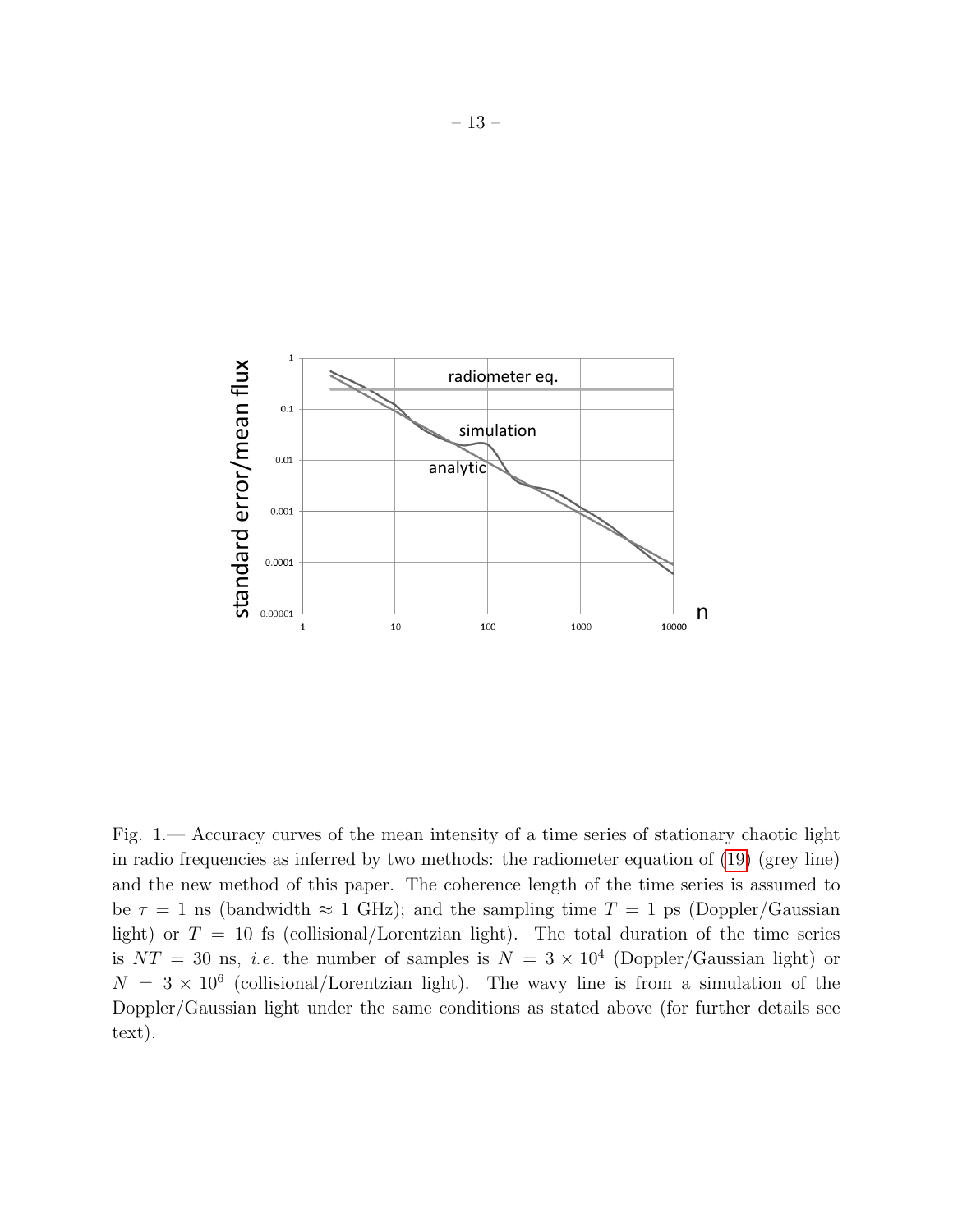flux estimate can be reduced to a level far beneath the radiometer equation [\(19\)](#page-5-0) governing the original time series  $\hat{S}_j$ .

In reality there is a limit to how large  $n$  can be, however, as one's ability in pursuing the new method depends crucially upon resolving the bunching variations at the minimized coherence length in the ensuing  $\hat{\mathcal{S}}_i^{(n)}$ pon resorving the bunding variations at the imminized  $\binom{n}{j}$  series, *viz.* length  $\approx \tau/\sqrt{n}$  for Doppler/Gaussian light, [\(4\)](#page-3-0), or  $\approx \tau/n$  for collisional/Lorentzian light [\(5\)](#page-3-1). This requires a sampling interval T for  $\hat{S}_j$ small enough to satisfy

$$
T \ll \frac{\tau}{\sqrt{n}} \text{ (Doppler/Gaussian) or } T \ll \frac{\tau}{n} \text{ (collisional/Lorentzian).}
$$
 (54)

Combining with [\(53\)](#page-11-2), it also means

$$
N \ll \frac{\tau^5}{T^5} \text{ (Doppler/Gaussian) or } N \ll \frac{\tau^3}{T^3} \text{ (collisional/Lorentzian).}
$$
 (55)

Yet, this need for ever higher timing resolution in the individual flux measurements of  $\hat{S}_j$ would eventually become difficult to meet technologically; thus if  $\tau \approx 1$  ns as is typical of radio astronomy,  $n \approx 10^6$  would demand femtosecond sampling. In any case, incoherent detectors (radiometers) with the required combination of speed and sensitivity do not currently exist and would be challenging to design and build. Moreover, unless the incident beam has infinite occupation number, criterion  $(20)$  would also break down when T is too small, and such extra contributions to the intensity noise as terms in [\(31\)](#page-8-0) complicate the performance of the method.

Overall, for radio wavelengths  $n \approx 10^6$  is likely to be the absolute maximum one could envisage. But if  $n$  is much smaller, to the point  $(53)$  no longer holds, the proposed new method will have no advantage over the radiometer equation. The way to overcome this is to divide the time series into a number of segments<sup>[1](#page-13-0)</sup>, each having sufficiently small N to satisfy [\(53\)](#page-11-2), then apply the new method to get the mean flux for each segment before taking the global average. An improvement in flux accuracy by  $10 - 100$  times, as illustrated by the scenario of Figure 1, should quite readily be achievable by sampling and digitizing each time stream (segment) at the rate of  $10^{-3}$  to  $10^{-4}$  of a coherence time. Note that in Figure 1 we also included the flux determination accuracy of a numerical simulation of Doppler/Gaussian light with uncorrelated phases among the modes and autocorrelation function given by [\(4\)](#page-3-0), under the same conditions as stated in the caption. The simulation comprises 30 independent realizations of the intensity time series, and in each case the fluxes

<span id="page-13-0"></span><sup>&</sup>lt;sup>1</sup>The other advantage of analyzing small segments at a time is that it minimizes the need to store large quantities of data at any given time.